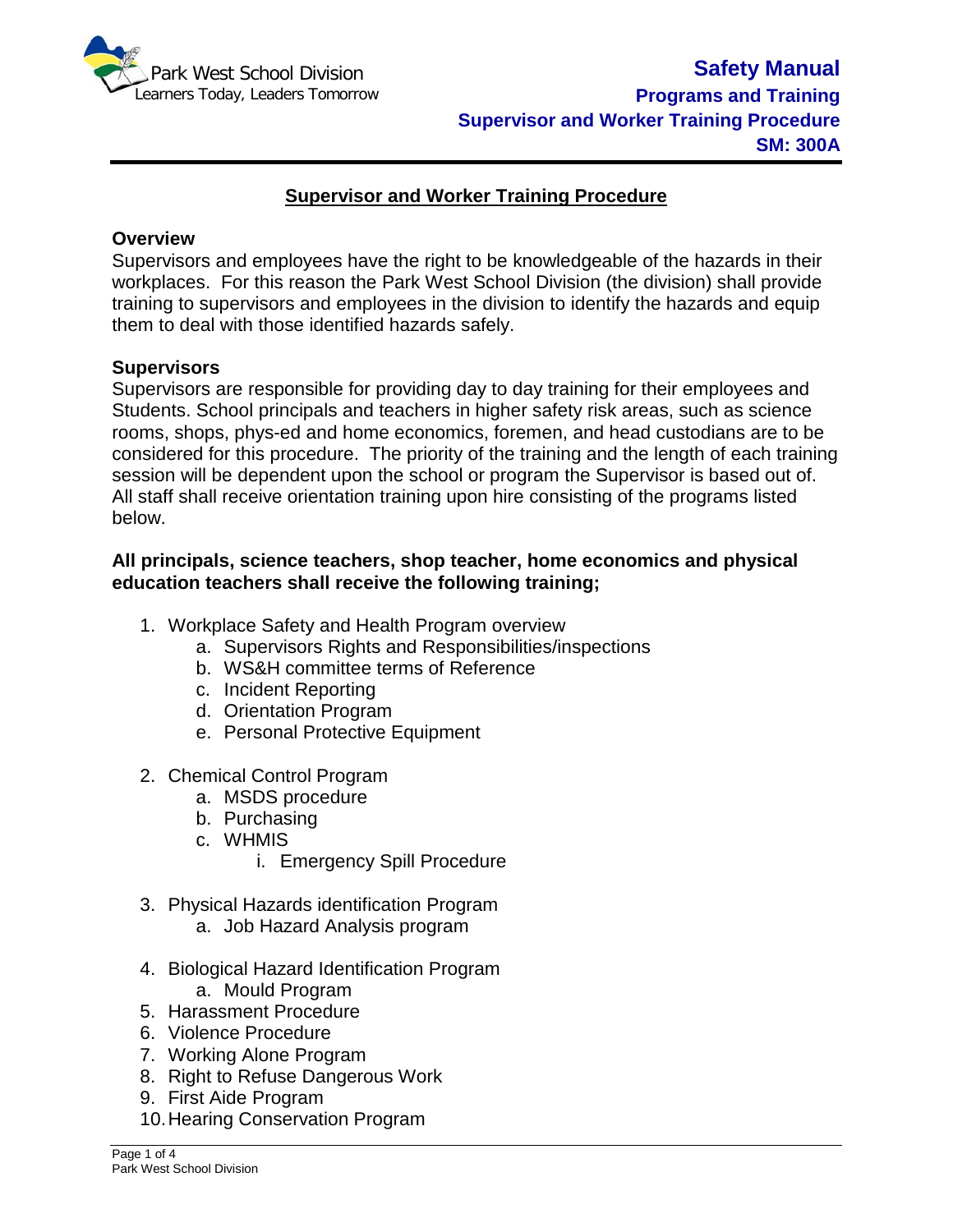

- 11.Slip/Trip/Fall prevention program
- 12.Accident Investigation
- 13.Emergency Preparedness
- 14.Safety Audit Program

### **In addition to the above training programs, all Supervisors and Head Custodians will also receive the following Training Programs:**

- 15.Lock out Program
- 16.Fall Arrest Program
- 17.Racking and Shelving
- 18.Air Sampling and Ventilation Inspection
- 19.Confined space Procedure
- 20.Machine Guarding Procedure
- 21.Hot works program
- 22.Powered Mobile Equipment
- 23.Asbestos Identification Program
- 24.Contracted or self-employed persons

### **Teachers:**

All Teachers not considered Supervisors shall receive the following Training:

- 1. Workplace Safety and Health Program overview
	- a. Supervisors Rights and Responsibilities/inspections
	- b. WS&H committee terms of Reference
	- c. Incident Reporting
	- d. Orientation Program
	- e. Personal Protective Equipment
- 2. Chemical Control Program
	- a. MSDS procedure
	- b. Purchasing
	- c. WHMIS
		- i. Emergency Spill Procedure
- 3. Physical Hazards identification Program
	- a. Job Hazard Analysis program
- 4. Biological Hazard Identification Program a. Mould Program
- 5. Harassment Procedure
- 6. Violence Procedure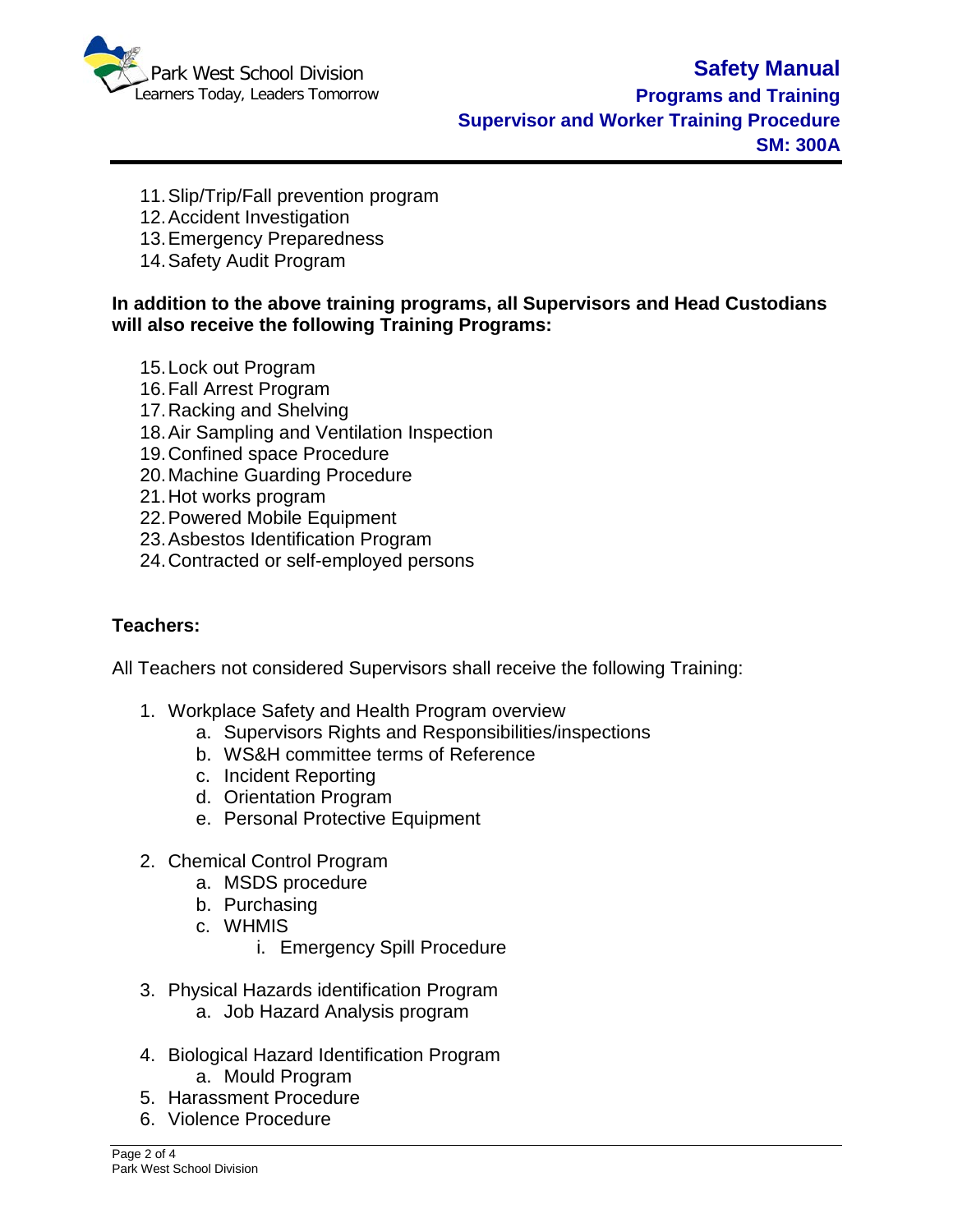

- 7. Working Alone Program
- 8. Right to Refuse Dangerous Work
- 9. First Aide Program
- 10.Hearing Conservation Program
- 11.Slip/Trip/Fall prevention program
- 12.Accident Investigation
- 13.Emergency Preparedness
- 14.Safety Audit Program

# **All Administrative staff shall receive the following training:**

- 1. Workplace Safety and Health Program overview
	- a. WS&H committee terms of Reference
		- b. Incident Reporting
		- c. Orientation Program
		- d. Personal Protective Equipment
- 2. Chemical Control Program
	- a. MSDS procedure
	- b. Purchasing
	- c. WHMIS
		- i. Emergency Spill Procedure
- 3. Physical Hazards identification Program
	- a. Job Hazard Analysis program
- 4. Biological Hazard Identification Program a. Mould Program
- 5. Harassment Procedure
- 6. Violence Procedure
- 7. Working Alone Program
- 8. Right to Refuse Dangerous Work
- 9. First Aide Program
- 10.Hearing Conservation Program
- 11.Slip/Trip/Fall prevention program
- 12.Crisis Response Plan
- 13.Lock out Program
- 14.Fall Arrest Program
- 15.Racking and Shelving
- 16.Machine Guarding Procedure
- 17.Asbestos Identification Program

# **All Division Bus Drivers shall receive the following training:**